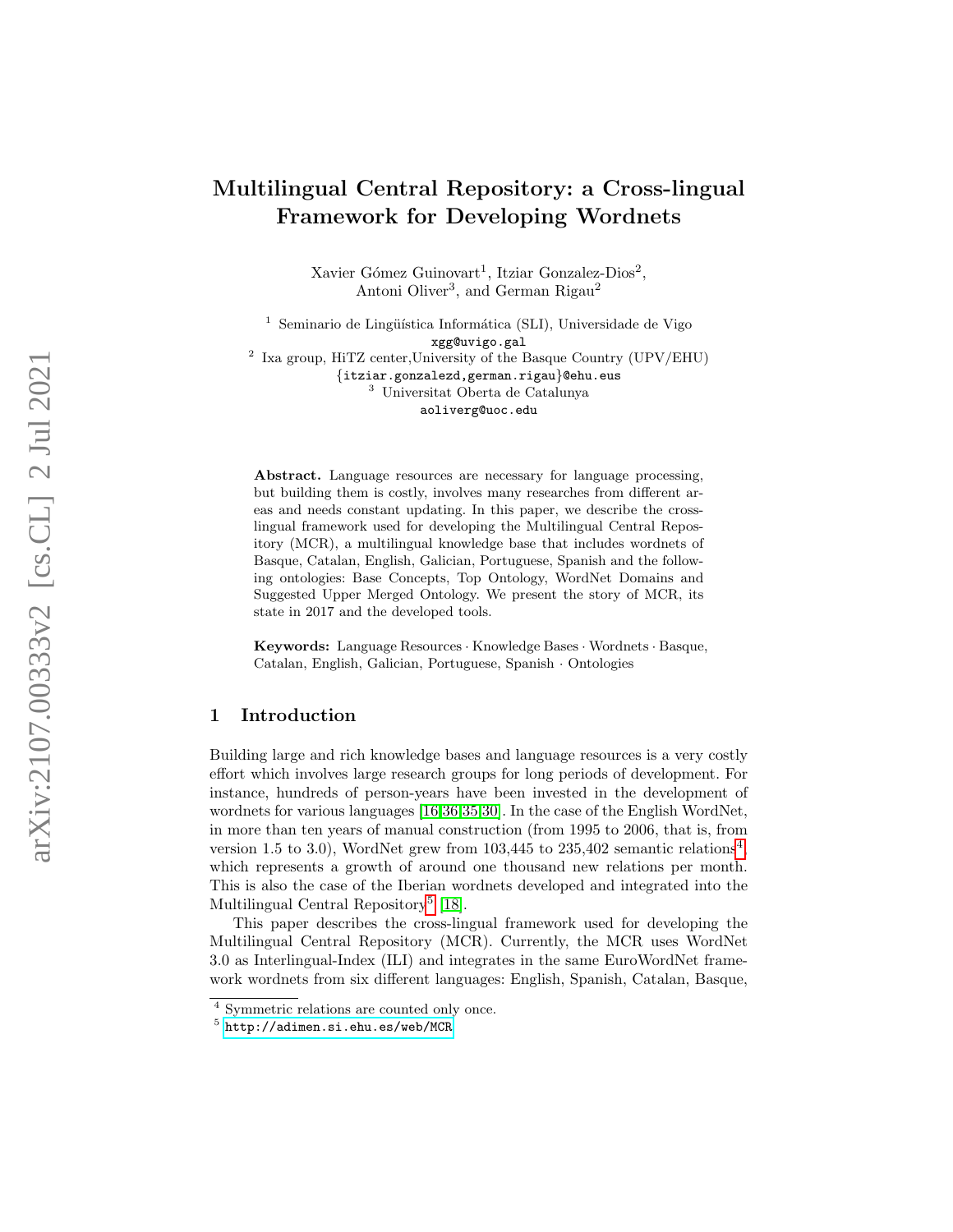2 Gómez Guinovart et al.

Galician and Portuguese. In order to provide ontological coherence to all the integrated wordnets, the MCR has also been enriched with a disparate set of ontologies: Base Concepts, Top Ontology, WordNet Domains and Suggested Upper Merged Ontology. The whole content of the MCR is freely available under the original WordNet license for the English and CC BY 3.0 for the others.

### 2 A brief history of the MCR

The Multilingual Central Repository  $(MCR)^6$  $(MCR)^6$  [\[8\]](#page-9-2), which follows the model proposed by the EuroWordNet project (LE-2 4003) [\[36\]](#page-10-0), is the result of the MEAN-ING project (IST-2001-34460) [\[29\]](#page-10-3), as well as projects KNOW (TIN2006-15049-  $C(03)^7$  $C(03)^7$  [\[4\]](#page-9-3), KNOW2 (TIN2009-14715-C04)<sup>[8](#page-1-2)</sup> and several complementary actions associated to the KNOW<sup>2</sup> project. The original MCR was aligned to the 1.6 version of WordNet. In the framework of the KNOW<sup>2</sup> project, we decided to upgrade the MCR to be aligned to a most recent version of WordNet.

The previous version of the MCR was aligned to the English 1.6 WordNet version, it also integrated the eXtended WordNet project [\[22\]](#page-10-4), large collections of selectional preferences acquired from SemCor [\[3\]](#page-8-0) and different sets of named entities [\[5\]](#page-9-4). It was also enriched with semantic and ontological properties as Base Level Concepts, [\[19\]](#page-9-5), Top Ontology [\[6\]](#page-9-6), SUMO [\[24\]](#page-10-5) or WordNet Domains[9](#page-1-3) [\[21](#page-10-6)[,11\]](#page-9-7).

The new MCR integrates wordnets of six different languages, including English, Spanish, Catalan, Basque, Galician and Portuguese. This paper presents the work carried out to upgrade the MCR to new versions of these resources. By using technology to automatically align wordnets [\[12\]](#page-9-8), we have been able to transport knowledge from different WordNet versions. Thus, we can maintain the compatibility between all the knowledge bases that use a particular version of WordNet as a sense repository.

However, most of the ontological knowledge has not been directly ported from the previous version of the MCR. Furthermore, WordNet Domains was generated semi-automatically and has never been verified completely. Additionally, it was aligned to WordNet 1.6.

Thus, one goal of this work is the automatic construction of a new semantic resource derived from WordNet Domains and aligned to WordNet 3.0.

Exactly and briefly, the most important changes introduced in this new version of the MCR are:

- The Portuguese WordNet (PULO) developed at the University of Minho
- New variants for Spanish, Catalan, Basque and Galician wordnets
- New encoding for the MCR relations
- A new version of Base Level Concepts (BLC)
- Correcting minor mistakes.

<span id="page-1-0"></span><sup>6</sup> http://adimen.si.ehu.es/web/MCR

<span id="page-1-1"></span><sup>7</sup> http://ixa.si.ehu.es/know

<span id="page-1-2"></span><sup>8</sup> http://ixa.si.ehu.es/know2

<span id="page-1-3"></span><sup>9</sup> http://wndomains.fbk.eu/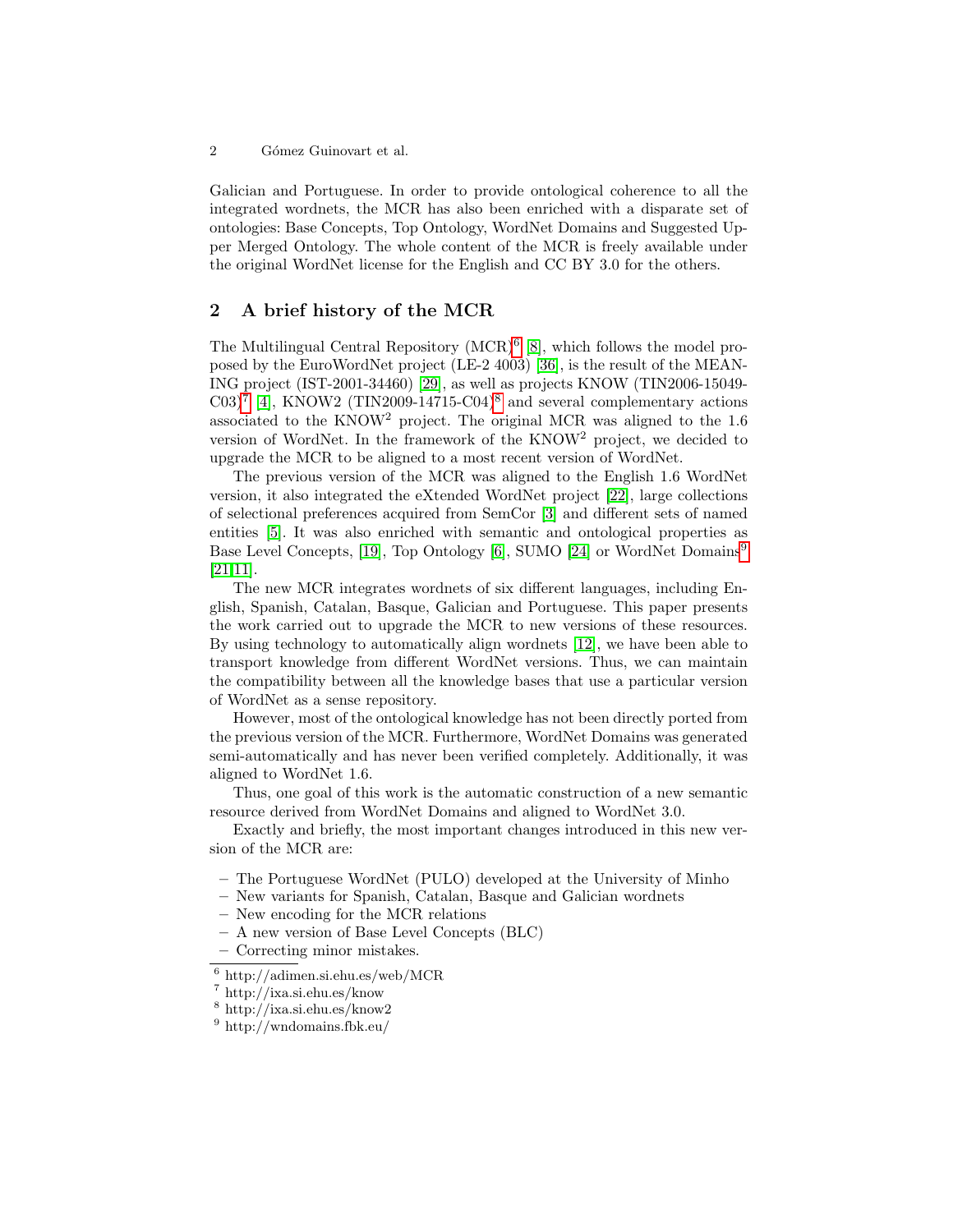#### 2.1 Languages in the MCR

As already mentioned, the MCR includes wordnets for six languages: English, Spanish, Catalan, Portuguese, Galician and Basque. The English wordnet is included directly from the PWN and it serves as a reference for the synsets.

Four of the remaining languages, namely Spanish, Catalan, Portuguese and Galician, are Romance languages derived from Latin and share a lot of linguistic characteristics. On the other hand, Basque is an isolated language and is unrelated to any known living language. By contact with neighbor languages, Basque has adopted words from Latin, Spanish and Gascon, but these words have suffered changes due to Basque phonology and grammar.

Regarding the creation of the wordnets for these languages, the first version of Spanish WordNet (1.5) [\[20,](#page-9-9)[15\]](#page-9-10) was build during the EuroWordNet project (Vossen, 1998). It was built following the expand model: namely, WordNet synsets were translated into equivalent synsets in Spanish exploiting several Spanish-English bilingual dictionaries and following an automatic method. Then, it was upgraded to versions 1.6 [\[8\]](#page-9-2) and 3.0 [\[18\]](#page-9-1). To build the Catalan Wordnet [\[10\]](#page-9-11) the methodology which was applied to Spanish WordNet was followed. The Basque wordnet was created both following manual and semi-automatic approaches [\[28\]](#page-10-7) in the 1.6 versions and then upgraded. Similar to Basque the Galician wordnet [\[17\]](#page-9-12) was built following manual and semi-automatic approaches but in the 3.0 version. Finally, the PULO Portuguese wordnet [\[33\]](#page-10-8) was bootstrapped from dictionaries and the English, Galician and Spanish wordnets.

### 2.2 Ontologies in the MCR

In the MCR there are some ontologies and hierarchies. Following, we present the main features of them.

Basic Level Concepts (BLC) are those concepts that are frequent and salient; they are neither overly general nor too specific. They try i) to represent as many concepts as possible (abstract concepts) and ii) to represent as many distinctive features as possible (concrete concepts).

The EuroWordNet top-ontology (TO) is a lattice structure of 63 features that can be combined in feature combinations. It was designed as an independent hierarchy of features for clustering, comparing and exchanging concepts across languages in the EuroWordNet Project. Its first level is divided in three parts: 1stOrderEntity for physical things, 2ndOrderEntity for events, states and properties and 3rdOrderEntity for unobservable entities.

The Suggested Upper Merged Ontology (SUMO) is an ontology is a standard upper ontology that promotes data interoperability, information search and retrieval, automated inference and natural language processing. SUMO provides also definitions for general purpose terms and consists of a set of concepts, relations, and axioms. Adimen-SUMO [\[7\]](#page-9-13) is a first-order logic (FOL) ontology obtained by means of a suitable transformation of most of the knowledge (around 88 % of the axioms) in the top and middle levels of SUMO.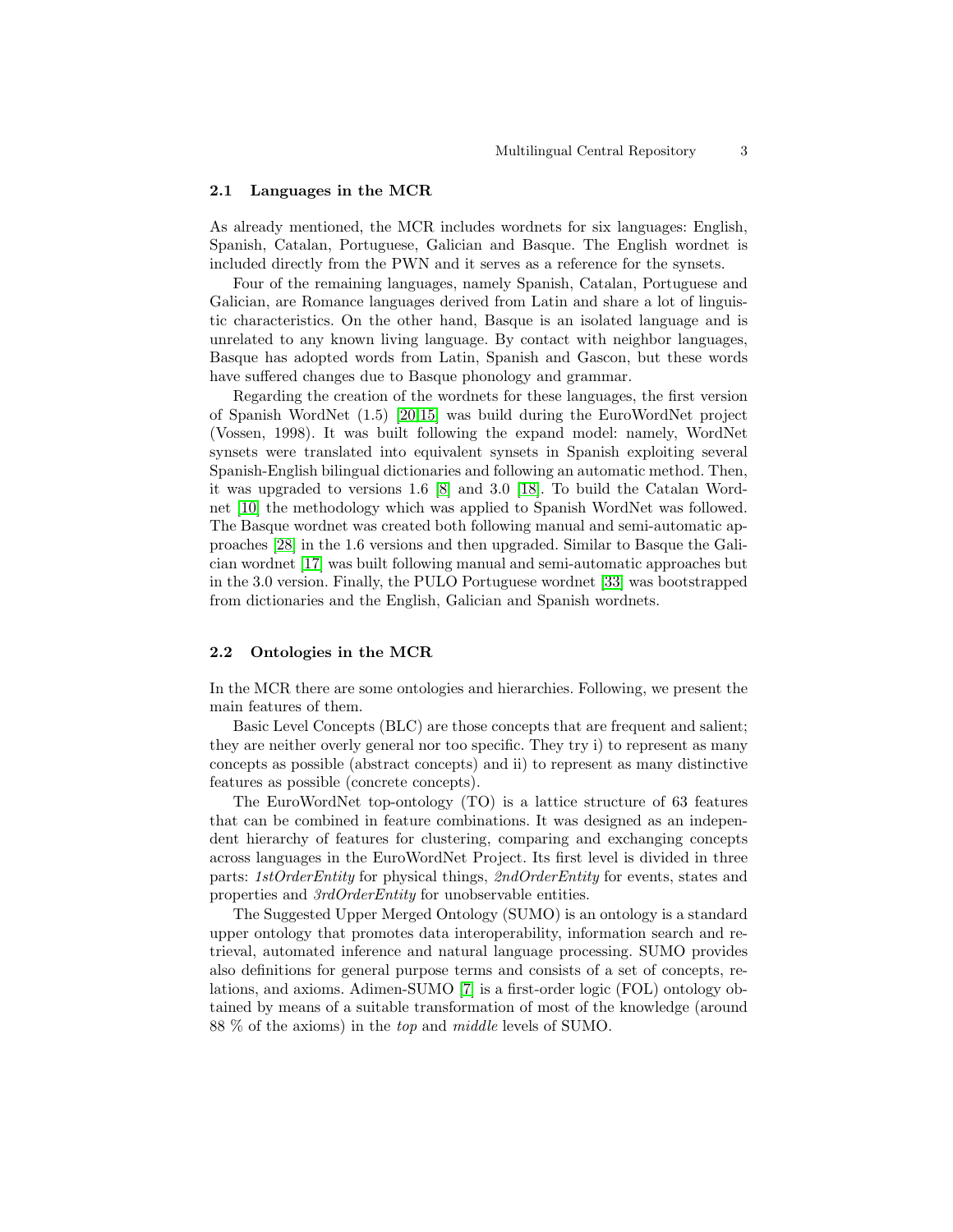4 Gómez Guinovart et al.

WordNet domains is a lexical resource where synsets have been semi-automatically annotated with one or more domain labels from a set of 165 hierarchically organized labels. The aim of this resource is to reduce the level of polysemy of the senses, grouping those senses that belong to the same domain.

# 3 MCR architecture

The current MCR is stored on a relational database consisting of 46 tables: 1 for the ILI, 30 for the WNs (5 per language), 2 for WordNet Domains, 2 for SUMO, 1 for BLCs, 3 for Top Ontology, 2 for the marks and 5 for define values (relations, groups of relations, colors, counters and semantic files). The most important tables are:

- wei ili record contains the identifier of the ILI
- wei xxx-30 to ili, wei xxx-30 relation, wei xxx-30 synset, wei xxx-30 variant and wei xxx-30 examples contain each wordnet: connection to the ILI, the relations, the synsets, the variants and the examples. The xxx indicates the three letter code its language has, which are namely eng, spa, por, gal, cat and eus.
- wei ili to blc contains the links of ILI to its BLC's ILI.
- wei sumo relations and wei ili to sumo contain the SUMO relations and the links of SUMO label to an ILI.
- wei to relations, wei ili to to and wei to record indicate the TO hierarchy, the links to the ILIs and the TO labels respectively.

In Figure [1](#page-4-0) we show the architecture of the MCR and the connection to the Web EuroWordnet Interface (WEI) that we will present in the following section.

# 4 MCR tools

In this section we present the tools that have been developed in relation to the MCR.

### 4.1 Interfaces: WEI and Galnet

The MCR can be consulted in two different interfaces: the one developed in the Web EuroWordnet Interface (WEI) and the Galnet interface.

The WEI interface was developed during the EuroWordNet project and it has both consult and edit mode. For this release the most changes we have made are:

- add links to BabelNet and OWN webpages,
- upgrade visualization of hierarchies,
- add a new version of AdimenSUMO, and
- changed some buttons in edit mode.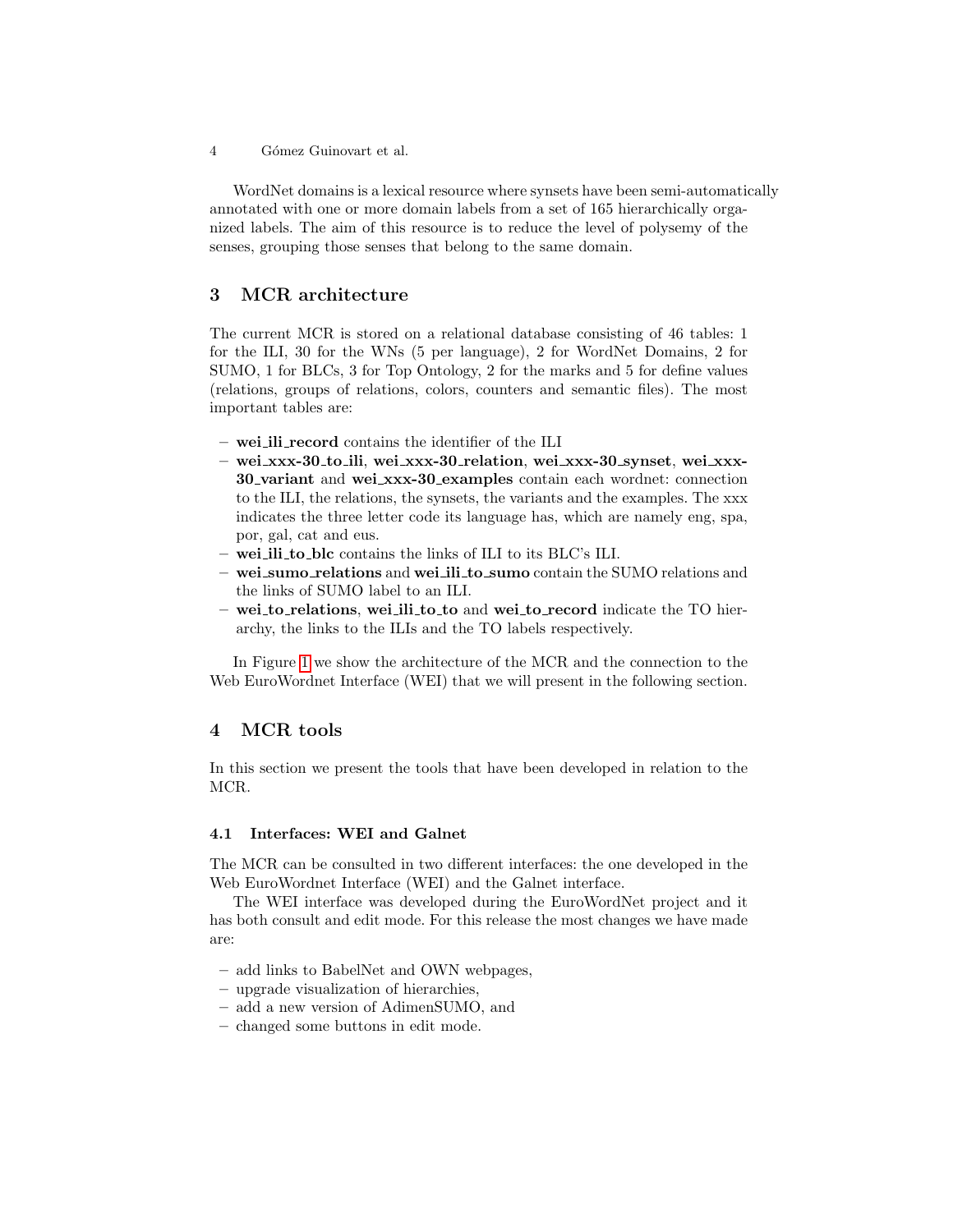#### Multilingual Central Repository 5

<span id="page-4-0"></span>

Fig. 1: Database structure of the MCR and WEI

The Galnet interface<sup>[10](#page-4-1)</sup> was designed to query Galnet, the Galician version of WordNet which is part of the MCR, extends the MCR WEI functionalities by providing

- different types of navigation through domain hierarchies and ontologies,
- an interactive tree-based visualization of synsets by their semantic relations,
- temporal values and sentiment scores for synsets from TempoWordNet<sup>[11](#page-4-2)</sup>, SentiWordNet  $3.0^{12}$  $3.0^{12}$  $3.0^{12}$  and ML-SentiCon<sup>[13](#page-4-4)</sup>,
- images associated to synsets from  $ImageNet^{14}$  $ImageNet^{14}$  $ImageNet^{14}$
- a tool called Termonet specifically designed for the extraction of lexicalsemantic fields,
- a terminology-oriented semantic categorization based on epinonyms,
- and a new presentation of information associated with synsets in Linked Open Data format (RDF Galnet).

<span id="page-4-1"></span> $\frac{10 \text{ http://sil.uvigo.gal/galnet}}$ 

<span id="page-4-2"></span><sup>11</sup> <https://tempowordnet.greyc.fr>

<span id="page-4-3"></span><sup>12</sup> <http://sentiwordnet.isti.cnr.it>

<span id="page-4-4"></span><sup>13</sup> <http://sentiwordnet.isti.cnr.it>

<span id="page-4-5"></span><sup>14</sup> <http://www.image-net.org>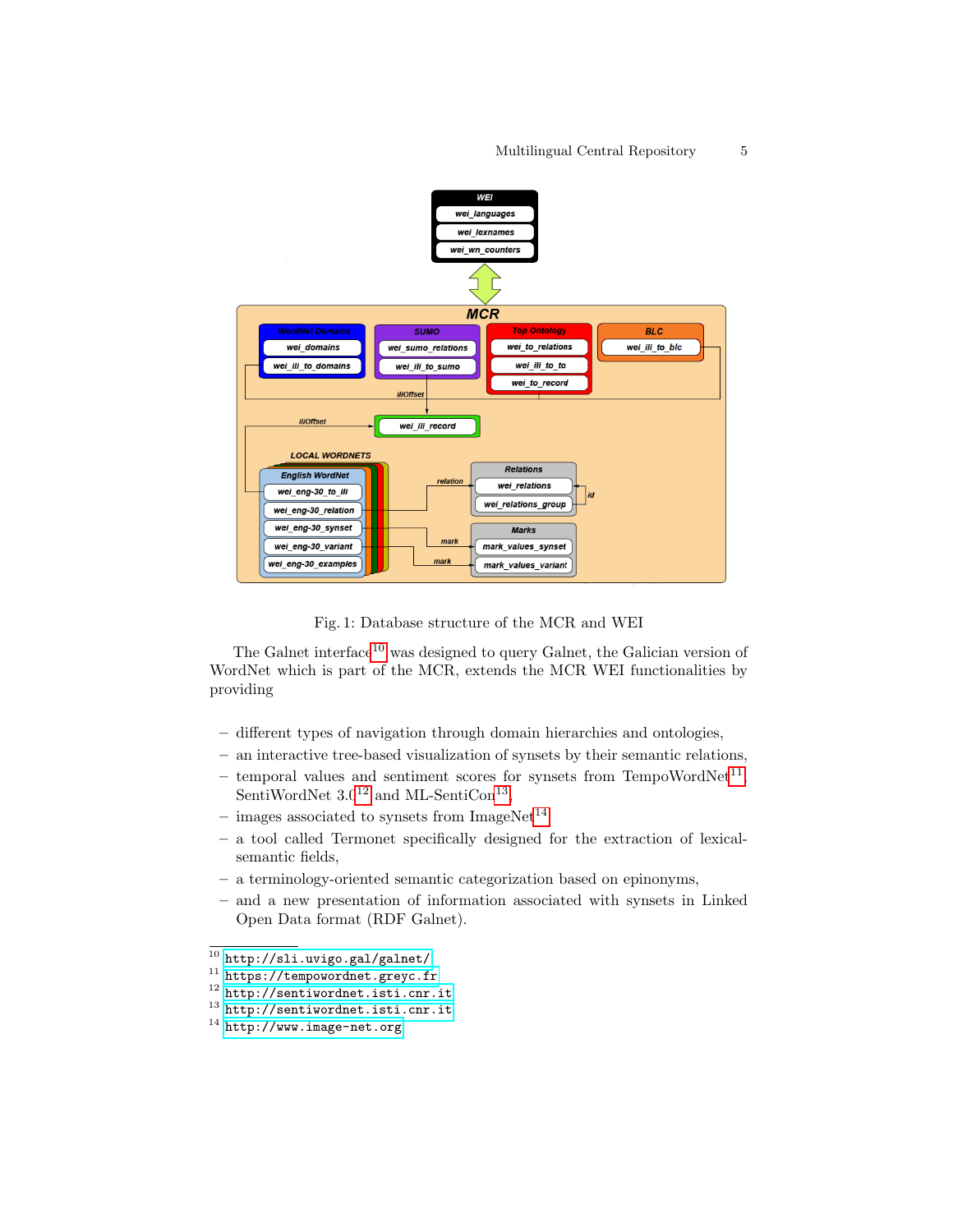6 G´omez Guinovart et al.

#### 4.2 Termonet and epinonyms

To explore terminology, the possibilities of building a term-oriented hierarchical structure from all the set of the WordNet synsets were explored. In addition, a method was sought to verify the empirical occurrence of the concepts in specialized corpora.

To that end, Termonet enables the extraction of domain-specific variants from WordNet and provides a query form that allows selecting a synset from the lexical-semantic network and extracting related terms according to the semantic relations defined in the configuration. Although Termonet allows extraction from any WordNet synset, due to its terminological nature, the application always tries to suggest the closest noun variants when initiating a search from a nonnoun synset. Termonet's features rely on two basic resources: a wordnet and a corpus of specialized language.

Research on Termonet has lead us to a new semantic categorization of Word-Net devised to exploit the terminological implications of the relations between synsets. The adopted approach was based on tracing a path in the opposite direction to that used by Termonet to explore a domain from a synset, so each synset finds its way through the relations to an epinonym noun synset representing the semantic domain in which to be included automatically. Thus, an epinonym is a noun synset representing the category of the semantic domain to which other synsets will be automatically assigned by algorithms that will evaluate their proximity from a terminological point of view through the cognitive processing of the lexical semantic relations in the network [\[17\]](#page-9-12).

### 4.3 RDF versions

Galnet interface also provides all its contents as RDF resources through a SPARQL endpoint<sup>[15](#page-5-0)</sup> with free public access for users to explore the data using  $SPARQL$ queries [\[34\]](#page-10-9).

The RDF Galnet monolingual dictionaries conform to the Lemon model.<sup>[16](#page-5-1)</sup> The Galnet synsets are aligned with Princeton's WordNet synsets version 3.1, with Princeton's WordNet synsets version 3.0 in lemonUby<sup>[17](#page-5-2)</sup> and with the Interlingual Index (ILI). In many cases, Princeton's WordNet also provides the alignment with a corresponding synset in lemonUby version 3.0. However, the alignment in RDF Galnet offers correspondences between all MCR synsets from version 3.0 and version 3.1 or lemonUby ones.

The RDF Galnet internal ontology is based on the ontology that uses the RDF Princeton Wordnet 3.1, revised and adapted to the EuroWordNet framework followed by the MCR project. Moreover, all the ontologies linked to the Galnet synsets were converted to the RDF data model: Adimen-SUMO, Top

<span id="page-5-0"></span> $^{15}$ <http://sli.uvigo.gal/sparql/>

<span id="page-5-1"></span><sup>16</sup> <http://lemon-model.net>

<span id="page-5-2"></span><sup>17</sup> <http://lemon-model.net/lexica/uby/>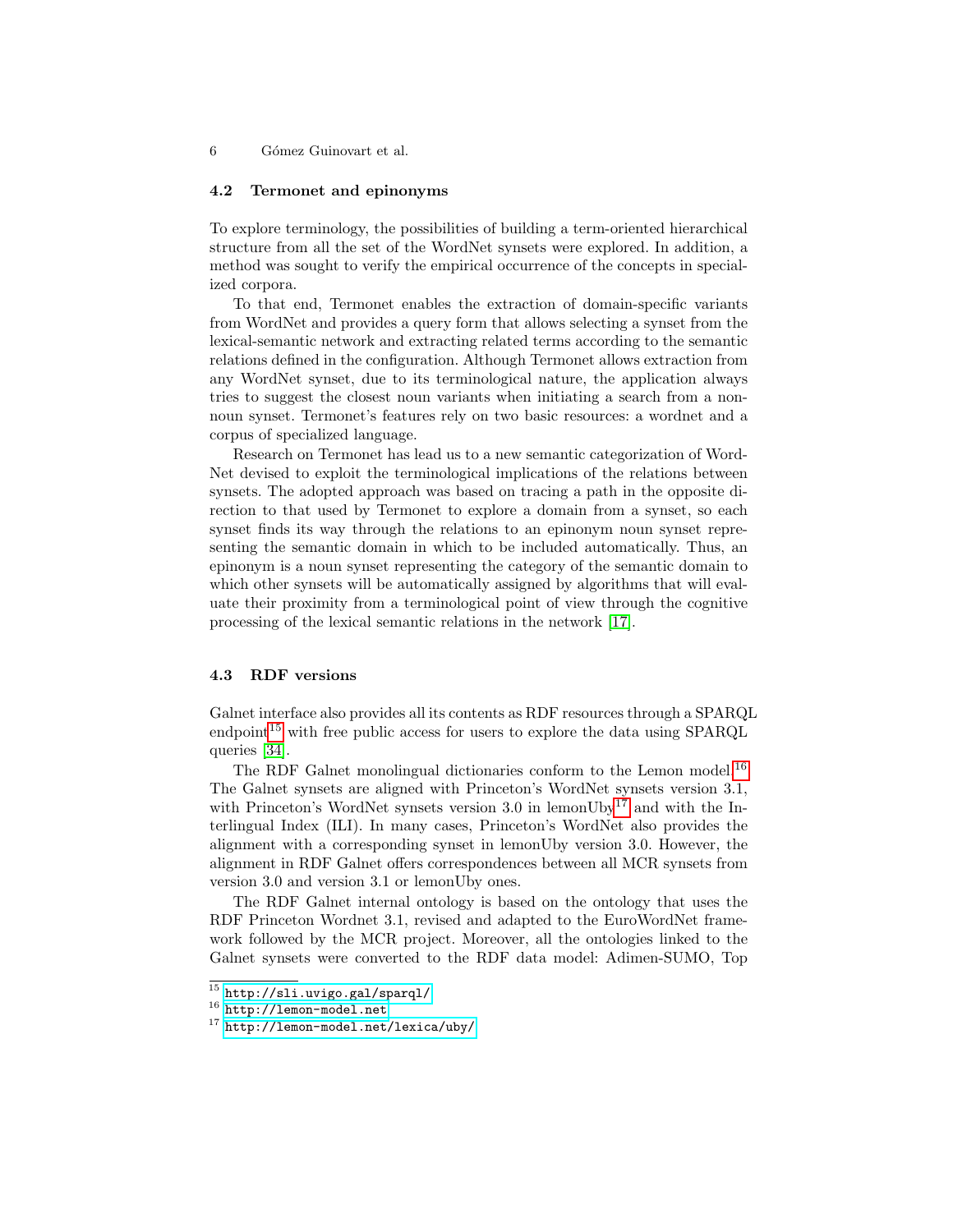Ontology, WordNet Domains and Epinonyms. Turtle files with data corresponding to the latest public release of the dataset and related ontologies can also be downloaded from Galnet site.[18](#page-6-0)

### 4.4 The WN-Toolkit

The expansion of the Spanish, Catalan and Galician wordnets in the MCR has been partially performed using the WN-Toolkit<sup>[19](#page-6-1)</sup> [\[25\]](#page-10-10). This is a set of programs and data sets for the automatic creation of wordnets following the expand model, that is, by the translation of English variants from synsets of the PWN. The toolkit implements several strategies:

- Dictionary based methodology using bilingual dictionaries. The direct translation of English variants can be only done for monosemic variants, that is, variants assigned to a single synset. For polysemic variants several strategies have been developed to use the definitions in WordNet and the lexical resource in order to select the correct alignment. Within the toolkit, several alignments between PWN and some free lexical resources (namely Wikipedia, Wiktionary and Omegawiki) have been published.
- Using old versions of BabelNet [\[23\]](#page-10-11), where relations between PWN and Wikipedia are provided.
- Parallel corpus based methodologies. For this methodology the corpus should be semantically tagged with PWN synsets. As these corpora are not easily available, two strategies have been used:
	- Machine translation of sense-tagged corpora
	- By automatic sense-tagging of the English part of available Englishtarget language parallel corpora.

The WN-Toolkit has been successfully use to enlarge other wordnets, as for example the Croatian wordnet [\[26\]](#page-10-12).

The future development of this toolkit is oriented to the creation of reliable alignments between wordnets and Wikipedia, Wiktionary and Omegawiki. These alignments will allow the creation of new wordnets and the expansion of existing ones.

### 4.5 UKB: Graph Based Word Sense Disambiguation and Similarity

One of the most well-known Word Sense Disambiguation (WSD) tool is UKB [\[2\]](#page-8-1), which is is a collection of programs for performing graph-based WDS. Using pre-existing knowledge bases (KB) like wordnets in MCR, UKB applies random walks, e.g. Personalized PageRank, on the KB graph to rank the vertices according to the given context. UKB can be used together with the IXA-pipes [\[1\]](#page-8-2), a modular set of NLP tools (or pipes) for several languages, in order to perform WSD.

<span id="page-6-0"></span> $^{18}$  [http://sli.uvigo.gal/download/SLI\\_Galnet/](http://sli.uvigo.gal/download/SLI_Galnet/)

<span id="page-6-1"></span><sup>19</sup> <http://sourceforge.net/projects/wn-toolkit/>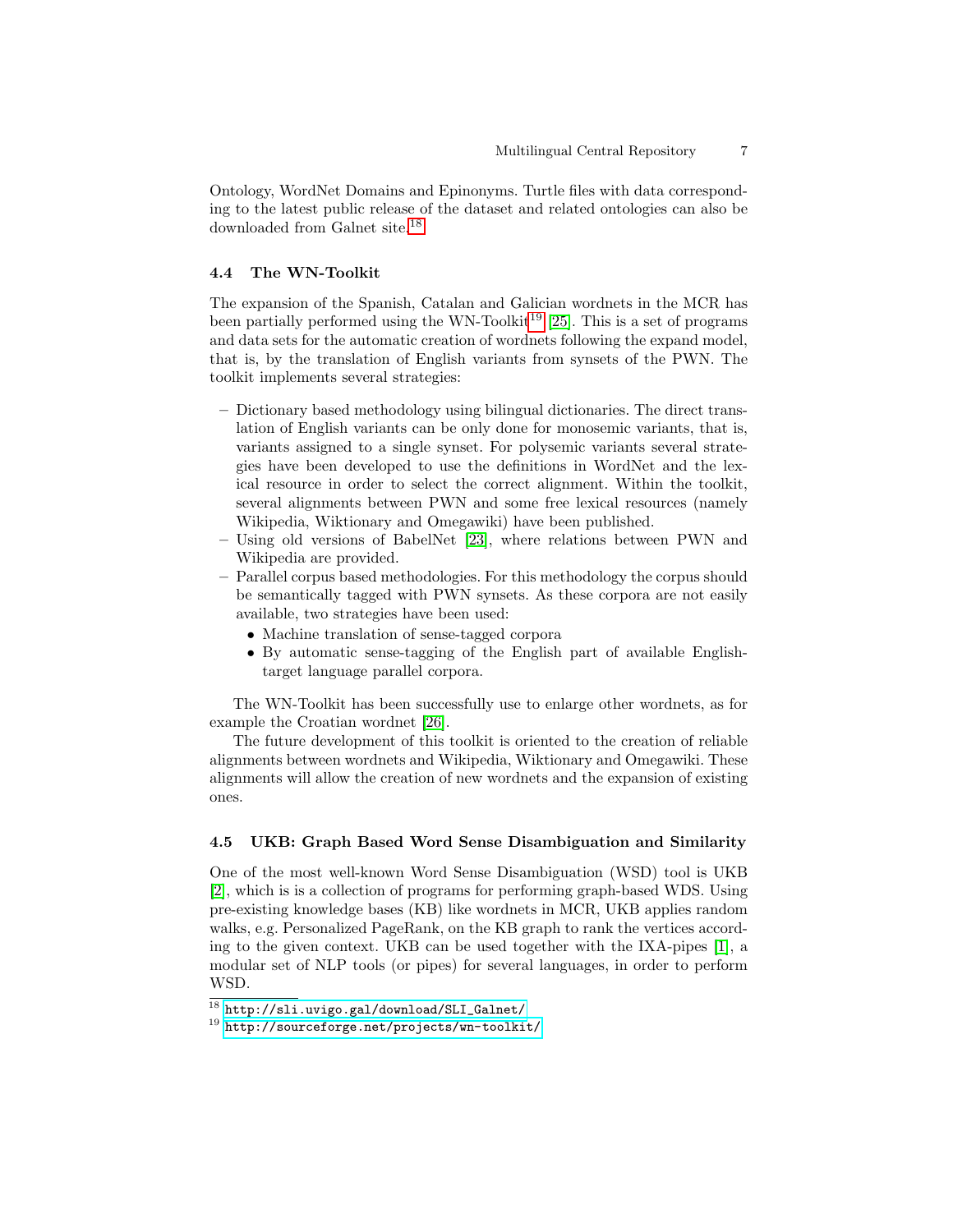8 Gómez Guinovart et al.

# 5 Current state of the MCR

The MCR is actively maintained and the wordnets in the MCR are still under continuous development in order to enlarge and improve them. The latest distribution of MCR was done in 2016 can be downloaded from [http:](http://adimen.si.ehu.es/web/MCR/) [//adimen.si.ehu.es/web/MCR/](http://adimen.si.ehu.es/web/MCR/), but regular updates can be consulted in the interface.

<span id="page-7-0"></span>Following we show the statistics for the Spanish, Catalan, Portuguese, Galician and Basque wordnets included in the MCR in the latest distribution. In Table [1](#page-7-0) we present the main statistics for all the languages, where Core % is the percentage of core synsets covered; CILI % is the percentage of synsets linked to CILI; and Def and Ex % are the percentages of synsets with definitions and examples respectively.

|         |       |     | Gal                  | Eus                                                                                                                                                                                                                                                                    |
|---------|-------|-----|----------------------|------------------------------------------------------------------------------------------------------------------------------------------------------------------------------------------------------------------------------------------------------------------------|
|         |       |     |                      |                                                                                                                                                                                                                                                                        |
|         |       |     |                      |                                                                                                                                                                                                                                                                        |
|         |       |     |                      |                                                                                                                                                                                                                                                                        |
|         |       |     |                      |                                                                                                                                                                                                                                                                        |
| - 76.0  | 81.0  |     |                      | 70.5                                                                                                                                                                                                                                                                   |
| 100.0   | 100.0 |     | 100.0                | 100.0                                                                                                                                                                                                                                                                  |
| 0.0     | 0.0   | 0.0 | 21.3                 | 0.0                                                                                                                                                                                                                                                                    |
| 0.0 0.0 | 0.0   | 0.0 | 0.0                  | 0.0                                                                                                                                                                                                                                                                    |
|         |       | Spa | $\operatorname{Cat}$ | Por<br>Synsets 38,512 45,826 15,608 40,975 29,413<br>37,203 47,598 8,471 50,702 26,390<br>Forms 37,203 47,598 8,471 50,702 26,390<br>57,764 70,622 21,244 64,338 48,934<br>64.3 74.7<br>100.0<br>$-11 - 1$ . M $-1$ . $C_{+}$ . $C_{+}$ . $C_{-}$ $C_{-}$ . M $CD$ $9$ |

Table 1: Main Statistics for MCR 3.0 (2016)

| Lang PoS             |             | $\mathop{\mathrm{Synsets}}\nolimits~\%$ Words $\%$ |            |             |         | Senses \%   |         |
|----------------------|-------------|----------------------------------------------------|------------|-------------|---------|-------------|---------|
| $\mathbf{Spa}$       | Noun        | 26,404 68.6                                        |            | 28,647 77.0 |         | 38,917 67.4 |         |
|                      | <b>Verb</b> | 6,251 16.2                                         |            | 4,354 11.7  |         | 10,829 18.7 |         |
|                      | Adjective   | 5,180 13.5                                         |            | 3.289 8.8   |         | 6.967 12.1  |         |
|                      | Adverb      |                                                    | 677 1.8    |             | 913 2.5 | $1,051$ 1.8 |         |
| $\operatorname{Cat}$ | Noun        | 36,253 79.1                                        |            | 38,733 81.4 |         | 51,364 72.7 |         |
|                      | Verb        | 5,424 11.8                                         |            | 4,633 9.7   |         | 11,577 16.4 |         |
|                      | Adjective   | 4,148 9.1                                          |            | 4,230 8.9   |         | 7,679 10.9  |         |
|                      | Adverb      |                                                    | $1 \t 0.0$ | $2^{\circ}$ | 0.0     |             | 2 0.0   |
| Por                  | Noun        | 8,750 56.1                                         |            | 5,057 59.7  |         | 11,760 55.4 |         |
|                      | Verb        | 3,200 20.5                                         |            | 1,418 16.7  |         | 4,840 22.8  |         |
|                      | Adjective   | 3,175 20.3                                         |            | 1,582 18.7  |         | 4,118 19.4  |         |
|                      | Adverb      |                                                    | 483 3.1    |             | 414 4.9 |             | 526 2.5 |
| Gal                  | Noun        | 31,163 76.1                                        |            | 39,617 78.1 |         | 46,634 72.5 |         |
|                      | Verb        | 3,212 7.8                                          |            | 4,079 8.0   |         | 7,237 11.2  |         |
|                      | Adjective   | 5,526 13.5                                         |            | 5,801 11.4  |         | 8,823 13.7  |         |
|                      | Adverb      | 1,074 2.6                                          |            | 1,123 2.2   |         | 1,644 2.6   |         |
| Eus                  | Noun        | 25,938 88.2                                        |            | 22,877 86.7 |         | 39,535 80.8 |         |
|                      | Verb        | 3,364 11.4                                         |            | 3,456 13.1  |         | 9,251 18.9  |         |
|                      | Adjective   |                                                    | 111 0.4    |             | 57 0.2  |             | 148 0.3 |
|                      |             |                                                    |            |             |         |             |         |

<span id="page-7-1"></span>Following, we show the PoS statistics for each of the wordnets in Table [2.](#page-7-1)

Table 2: PoS Statistics for wordnets in MCR 3.0 (2016)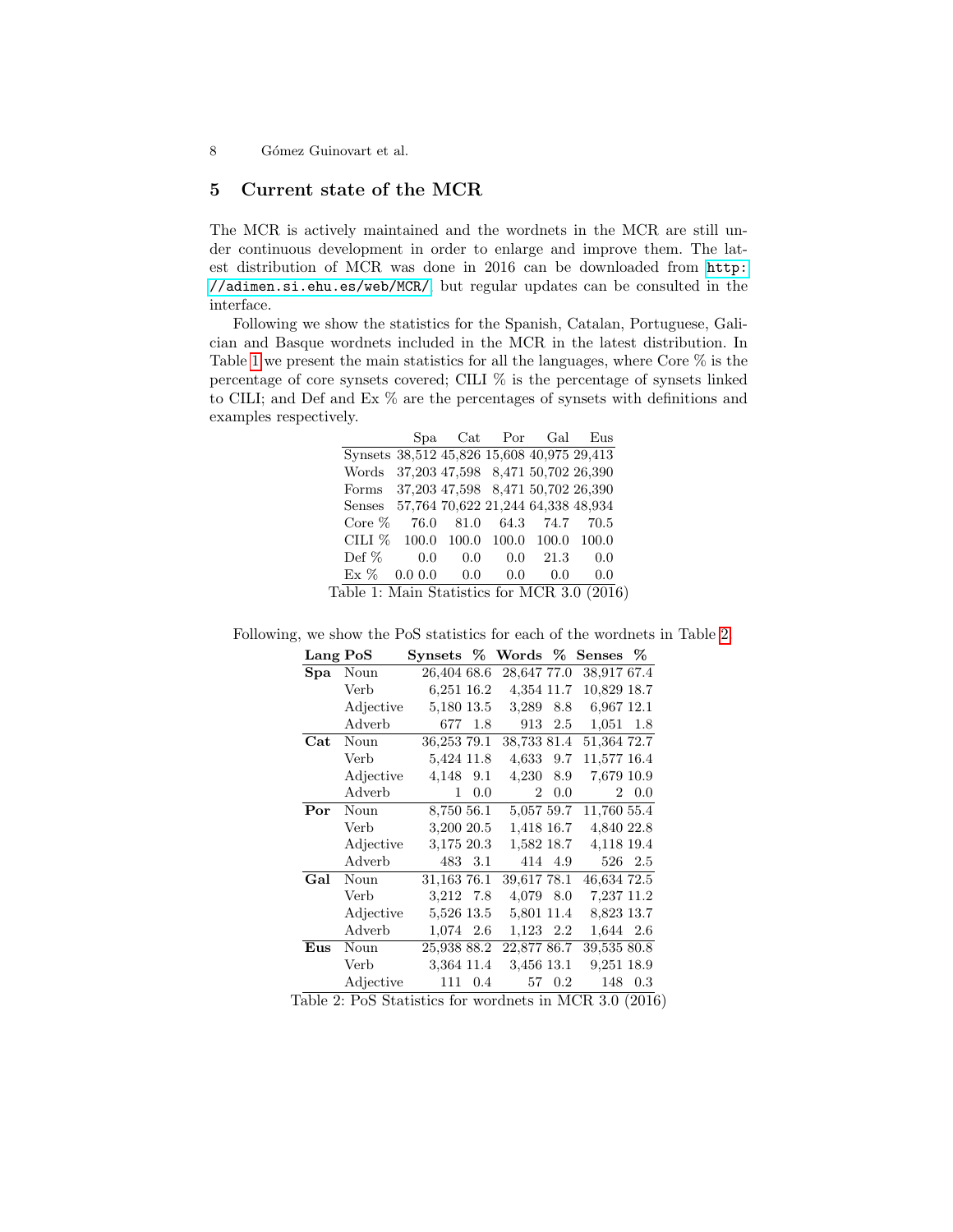# 6 Concluding Remarks and Future Plans

In this paper we have presented the Multilingual Central Repository (MCR), a large scale knowledge base on continuous development since 2002. Currently, the MCR includes wordnets of six different languages (English, Spanish, Catalan, Basque, Galician and Portuguese) and ontological knowledge provided by the Basic Level Concepts, the EuroWordNet top-ontology, SUMO and WordNet domains.

From now on, we plan to apply advanced deep learning techniques for building automatically large-scale wordnets from scratch from any language and domain. We want to explore novel deep learning approaches and methods for acquiring general and specialized large-scale lexical knowledge from textual corpora. The domains that will be specially targeted are eHealth, eLearning, eTourism and eJustice. This task covers the exploitation of word and sense embeddings for creating new synsets in order to include new concepts for all the MCR languages based on the Collaborative ILI. Additionally, existing glosses will be also translated by means of supervised and unsupervised Neural Machine Translation techniques.

Moreover, we will integrate the semantic categorization based on epinonyms into the MCR and the Predicate Matrix [\[13\]](#page-9-14), a new lexical resource resulting from the integration of multiple sources of predicate information including FrameNet [\[9\]](#page-9-15), VerbNet [\[31\]](#page-10-13), PropBank [\[27\]](#page-10-14), WordNet [\[16\]](#page-9-0), Basque Verb Index [\[14\]](#page-9-16) and ESO [\[32\]](#page-10-15).

Finally, by leveraging information from textual data and existing knowledge bases and ontologies, we would like to address a very difficult challenge in text mining: checking the veracity of answers based on external sources such as the MCR.

# Acknowledgments

This research has been carried out thanks to the project DeepReading (RTI2018- 096846-B-C21) supported by the Ministry of Science, Innovation and Universities of the Spanish Government.

## References

- <span id="page-8-2"></span>1. Agerri, R., Bermudez, J., Rigau, G.: IXA pipeline: Efficient and Ready to Use Multilingual NLP tools. In: LREC. vol. 2014, pp. 3823–3828 (2014)
- <span id="page-8-1"></span>2. Agirre, E., de Lacalle, O.L., Soroa, A.: The risk of sub-optimal use of Open Source NLP Software: UKB is inadvertently state-of-the-art in knowledge-based WSD. In: NLP-OSS workshop at ACL (2018)
- <span id="page-8-0"></span>3. Agirre, E., Martinez, D.: Learning Class-to-class Selectional Preferences. In: Proceedings of the Workshop Proceedings of the Conference on Computational Natural Language Learning (ConLL), Tolouse, France, pp 17-24. (2001)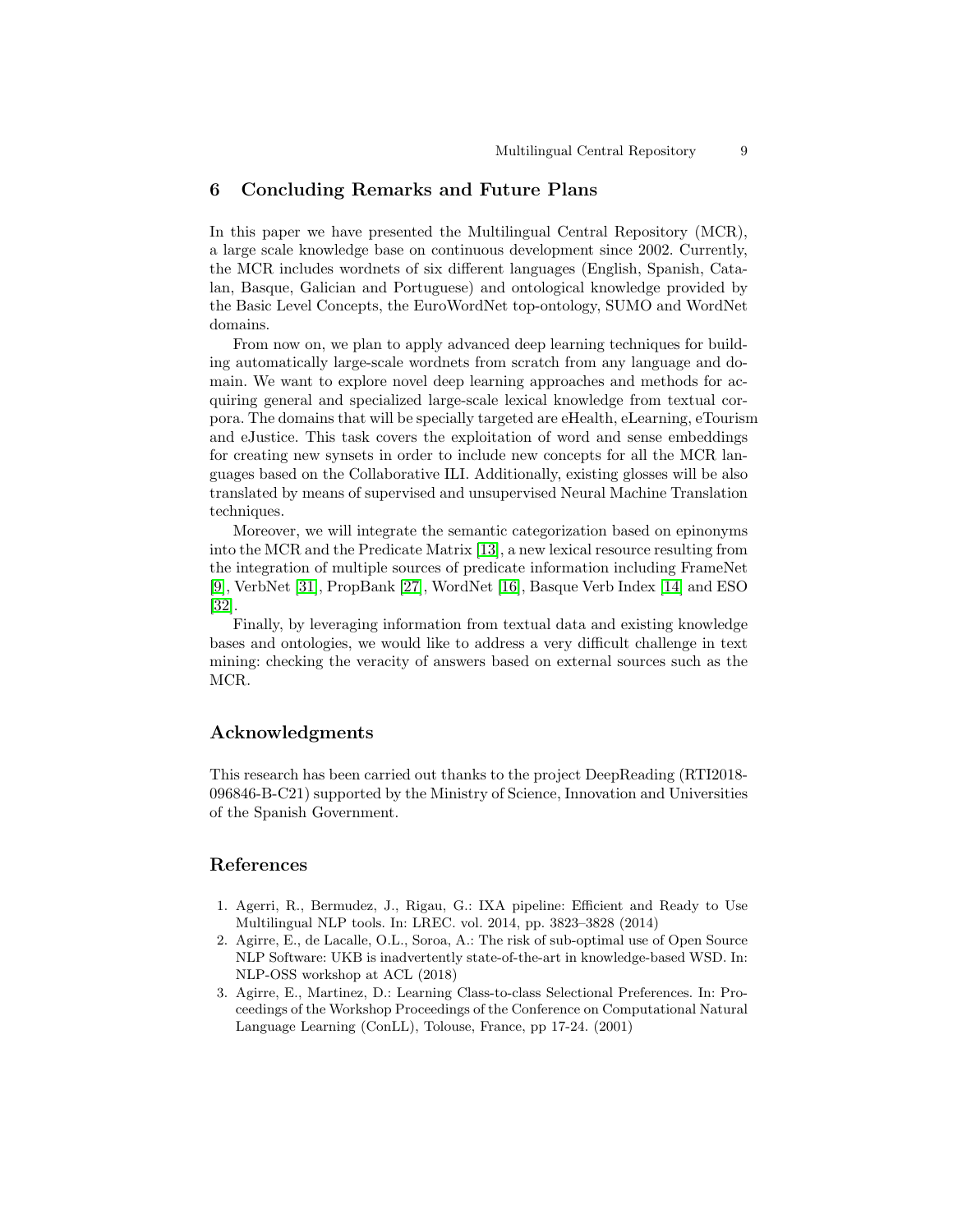- 10 Gómez Guinovart et al.
- <span id="page-9-3"></span>4. Agirre, E., Rigau Claramunt, G., Castellón, I., Alonso, L., Padró, L., Cuadros Oller, M., Climent Roca, S., Coll-Florit, M.: KNOW: Developing Large-scale Multilingual Technologies for Language Understanding. Procesamiento del lenguaje natural pp. 377–378 (2009)
- <span id="page-9-4"></span>5. Alfonseca, E., Manandhar, S.: An Unsupervised Method for General Named Entity Recognition and Automated Concept Discovery. In: Proceedings of the 1st international conference on general WordNet, Mysore, India. pp. 34–43 (2002)
- <span id="page-9-6"></span>6. Alvez, J., Atserias, J., Carrera, J., Climent, S., Laparra, E., Oliver, A., Rigau, G.: ´ Complete and consistent annotation of WordNet using the Top Concept Ontology. In: Calzolari, N., Choukri, K., Maegaard, B., Mariani, J., Odjik, J., Piperidis, S., Tapias, D. (eds.) Proc. of the  $6^{th}$  Int. Conf. on Language Resources and Evaluation (LREC 2008). pp. 1529–1534. European Language Resources Association (ELRA) (may 2008)
- <span id="page-9-13"></span>7. Alvez, J., Lucio, P., Rigau, G.: Adimen-SUMO: Reengineering an ontology for ´ first-order reasoning. Int. J. Semantic Web Inf. Syst. 8(4), 80–116 (2012)
- <span id="page-9-2"></span>8. Atserias, J., Villarejo, L., Rigau, G., Agirre, E., Carroll, J., Magnini, B., Vossen, P.: The meaning multilingual central repository. In: Proceedings of the Second International Global WordNet Conference (GWC'04) (2004)
- <span id="page-9-15"></span>9. Baker, C.F., Fillmore, C.J., Lowe, J.B.: The berkeley framenet project. In: 36th Annual Meeting of the Association for Computational Linguistics and 17th International Conference on Computational Linguistics, Volume 1. pp. 86–90 (1998)
- <span id="page-9-11"></span>10. Benitez, L., Cervell, S., Escudero, G., Lopez, M., Rigau, G., Taulé, M.: Methods and Tools for Building the Catalan WordNet. In: Proceedings of the ELRA Workshop on Language Resources for European Minority Languages, First International Conference on Language Resources & Evaluation, Granada, Spain (1998)
- <span id="page-9-7"></span>11. Bentivogli, L., Forner, P., Magnini, B., Pianta, E.: Revising the wordnet domains hierarchy: semantics, coverage and balancing. In: Proceedings of the Workshop on Multilingual Linguistic Ressources. pp. 101–108. Association for Computational Linguistics (2004)
- <span id="page-9-8"></span>12. Daudé, J., Padró, L., Rigau, G.: Making Wordnet Mapping Robust. Procesamiento del lenguaje natural 31 (2003)
- <span id="page-9-14"></span>13. De Lacalle, M.L., Laparra, E., Aldabe, I., Rigau, G.: Predicate matrix: automatically extending the semantic interoperability between predicate resources. Language Resources and Evaluation  $50(2)$ , 263-289 (2016)
- <span id="page-9-16"></span>14. Estarrona, A., Aldezabal, I., de Ilarraza, A.D.: How the corpus-based basque verb index lexicon was built. Language Resources and Evaluation  $54(1)$ ,  $73-95(2020)$
- <span id="page-9-10"></span>15. Farreres, X., Rigau, G., Rodriguez, H.: Using WordNet for Building Wordnets. In: Proceedings of COLING-ACL Workshop Usage of WordNet in Natural Language Processing Systems (1998)
- <span id="page-9-0"></span>16. Fellbaum, C. (ed.): WordNet: An Electronic Lexical Database. MIT Press (1998)
- <span id="page-9-12"></span>17. Gómez Guinovart, X., Solla Portela, M.A.: Building the Galician wordnet: methods and applications. Language Resources and Evaluation 52(1), 317–339 (2018). <https://doi.org/10.1007/s10579-017-9408-5>
- <span id="page-9-1"></span>18. Gonzalez-Agirre, A., Laparra, E., Rigau, G.: Multilingual central repository version 3.0. In: LREC. pp. 2525–2529 (2012)
- <span id="page-9-5"></span>19. Izquierdo, R., Su´arez, A., Rigau, G.: Exploring the Automatic Selection of Basic Level Concepts. In: Proceedings of the International Conference on Recent Advances on Natural Language Processing (RANLP'07). vol. 7 (2007)
- <span id="page-9-9"></span>20. J., A., S., C., J., F., G., R., H., R.: Combining Multiple Methods for the Automatic Construction of Multilingual WordNets. In: Proceedings of the International Conference Recent Advances on Natural Language Processing (RANLP) (1997)